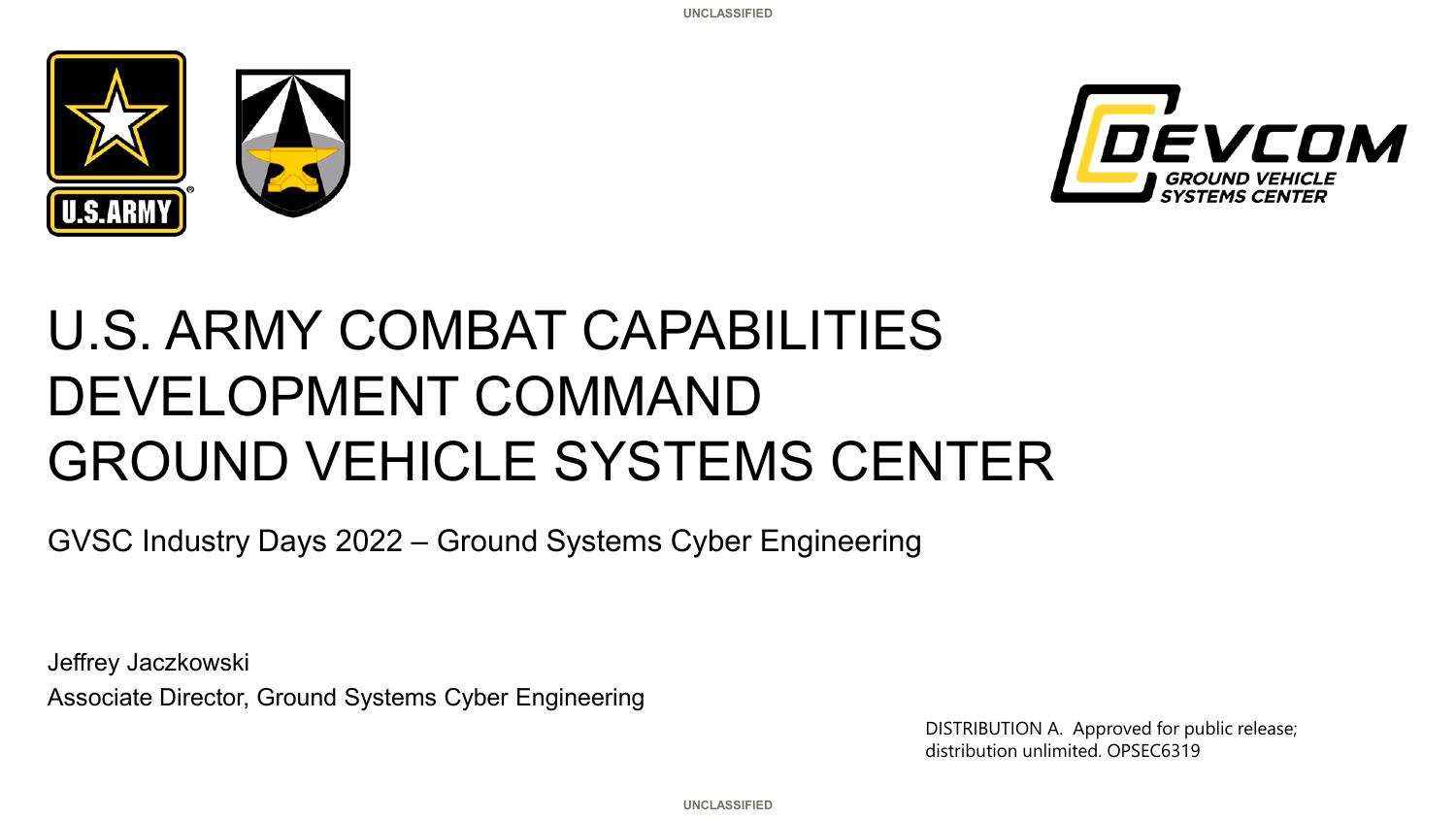

## **GROUND SYSTEMS CYBER ENGINEERING**



#### **Mission:**

**To identify cyber vulnerabilities and adaptively secure joint service ground vehicles, watercraft and support systems by engineering resilient cyber solutions.**



**Baking security into the vehicle architecture will significantly reduce the cyber attack surface.**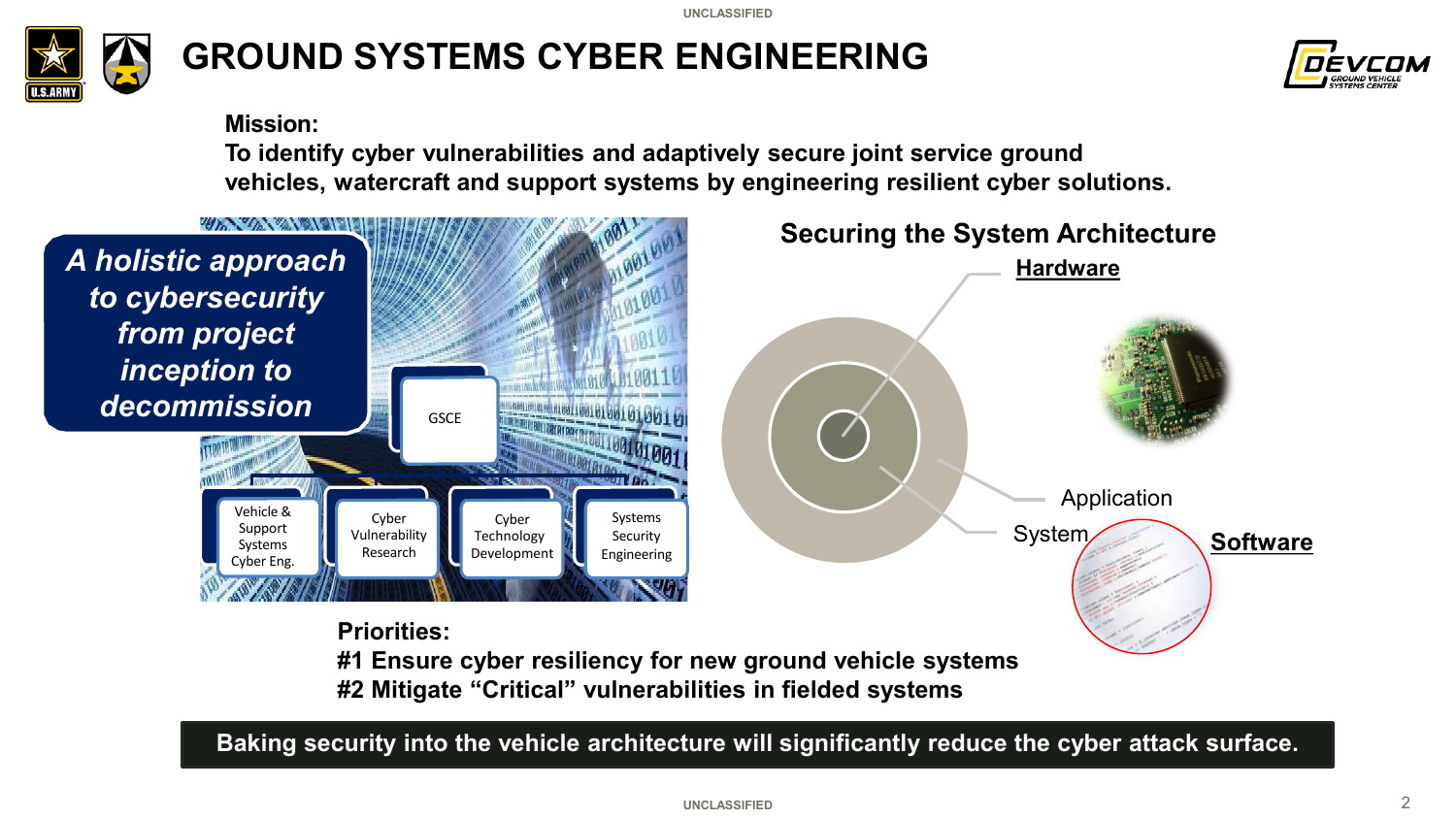

## **GROUND SYSTEMS CYBER ENGINEERING**



- Increased technology on military and commercial platforms can add vulnerabilities and entry points for hackers to attack.
- DOD will continue to leverage commercial cyber technology as appropriate to the military environment.
- DOD will continue to collaborate with the private sector on dual-use cyber innovations.
	- Develop military-specific solutions and strategically feed innovations back to the private sector
	- Leverage commercial trucking/automotive economies of scale for affordability
- There is a need to develop, recruit and train a national vehicle-centric cyber workforce geographically aimed at the point of need.
- DOD and Industry must continue to work together on Cybersecurity processes and technology efforts by doing the following:
	- Include Cyber early in the development process
	- Implement quantitative measures for cyber-resiliency and automated quantitative assessment methodologies
	- Develop high fidelity modeling and simulation capabilities and cyber realistic vehicle and threat models

**DoD and Industry co-investment in our national cyber workforce, research and development and sharing best practices and threat intelligence is essential to national defense and economic security**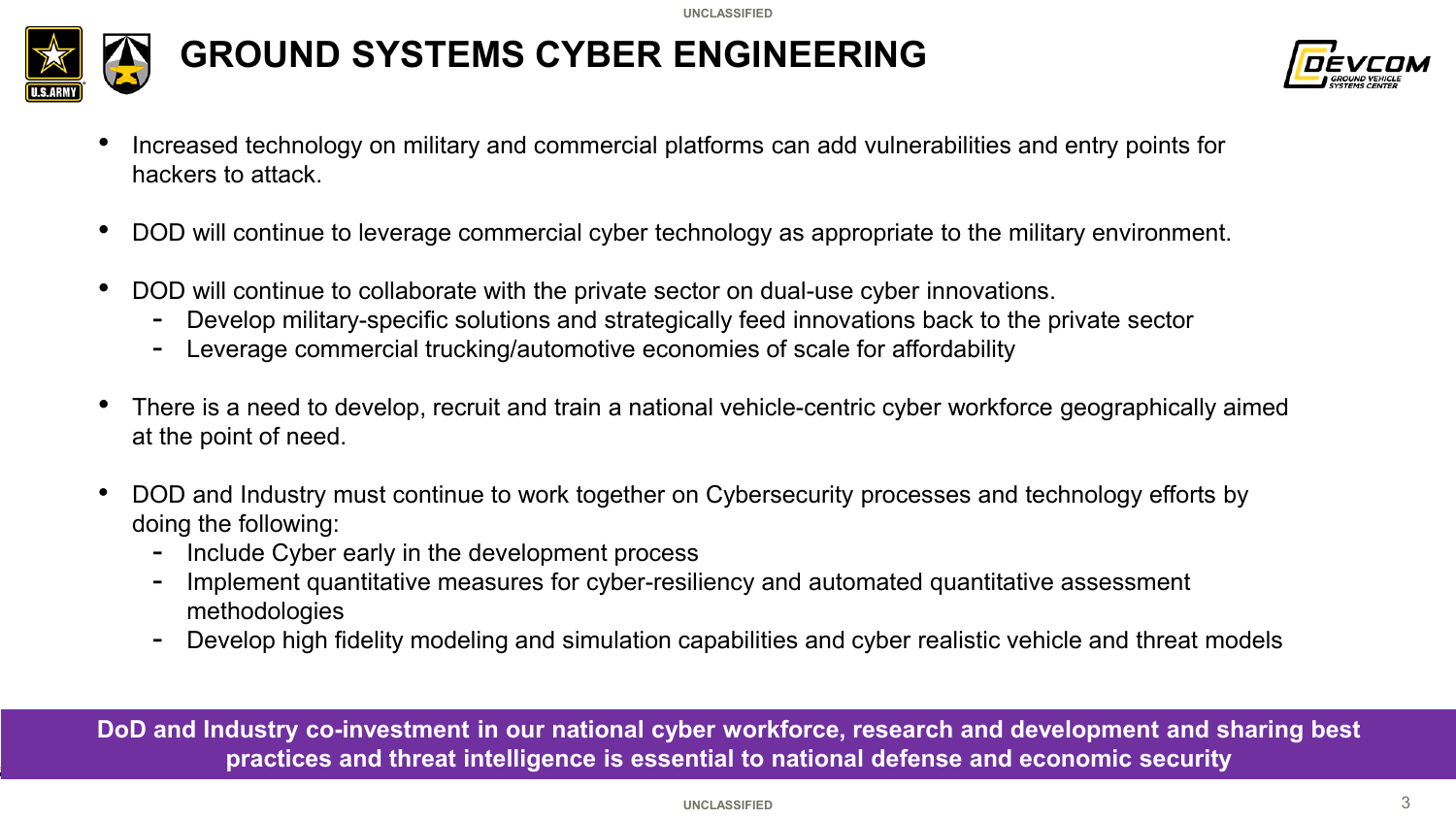

## **GROUND SYSTEMS CYBER ENGINEERING CYBER VULNERABILITY RESEARCH AND PENETRATION TESTING**



### **Test Service Agreements and Cooperative Research and Development Agreements**

- Full Vehicle Cooperative Testing
- Black Box Adversarial Testing
- Cyber Security Consulting Services
- **Firmware Integrity Verification**
- Data Anthropology
- Component(s) Bench Testing
- Hardware Reverse Engineering
- Vulnerability Research
- Software Assurance

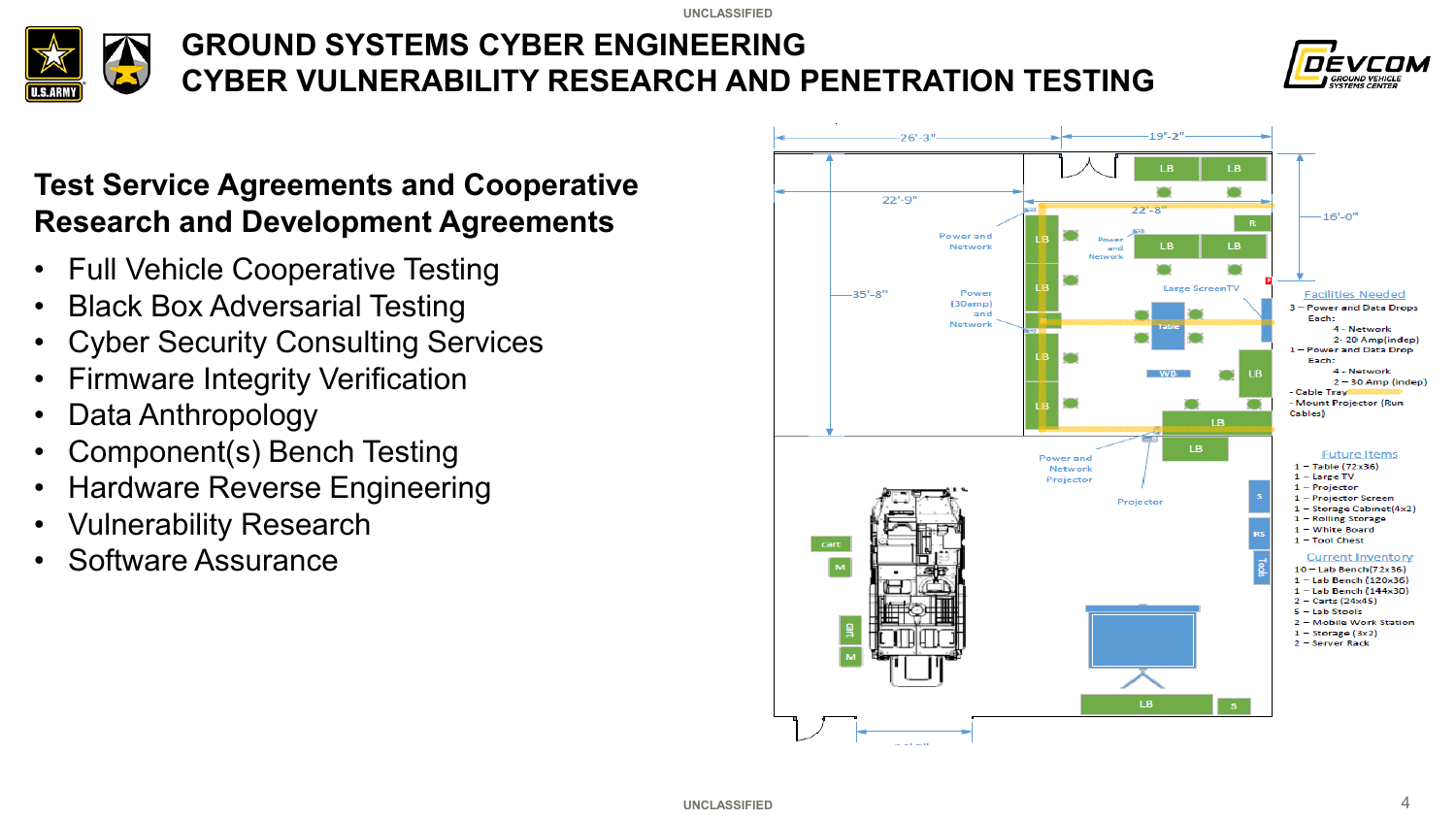

### **TECHNICAL FOCUS AREA: AI ENABLED ADAPTIVE CYBER RESPONSE**



- **Technical Challenge 1:** Ability to accelerate/enhance the observe, orient, decide, act (OODA) loop using artificial intelligence/machine learning (AI/ML) for adaptive cyber response to vehicular cyber-attacks. AI/ML vehicular cyber defenses using predictive analytics through training of advanced deep learning threat models and threat signatures.
- **Gap:** Lack the ability to detect, isolate and mitigate vehicle cyber-attacks in real time to avail a wide range of responses to make military vehicles more resilient in multi-domain operations and provide warfighter cyber situational awareness.
- **Barrier:** Reliance on heuristics and rule-based reasoning using single attributes for a limited range of cyber response.
- **Resolution Timing:** 3-6 years



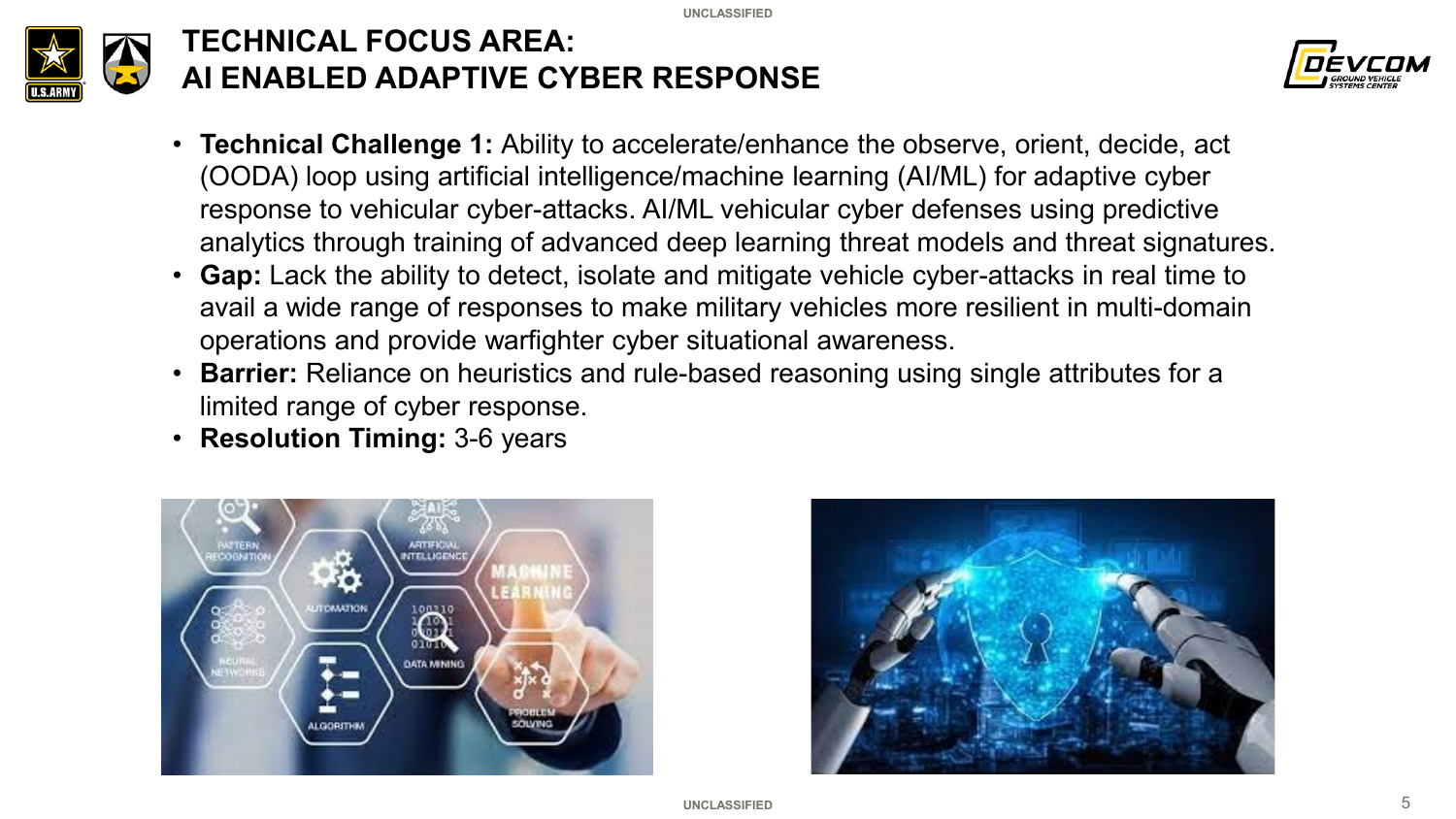

#### **TECHNICAL FOCUS AREA: SUPPLY CHAIN CYBERSECURITY RISK**



- **Technical Challenge 2:** Compromised microelectronics and software can create persistent vulnerabilities allowing for:
	- Exploitation to alter device microelectronics hardware
	- Exploitation to alter device firmware
	- Modifying embedded software
- **Gap:** Lack the ability to harden against reverse engineering, tampering or unauthorized updates to hardware and software; Lack the ability to mitigate malicious supply chain risk and latent vulnerabilities in microelectronics and embedded software.
- **Barrier:** Vehicle system, subsystem and component level supply chain is global and diverse.

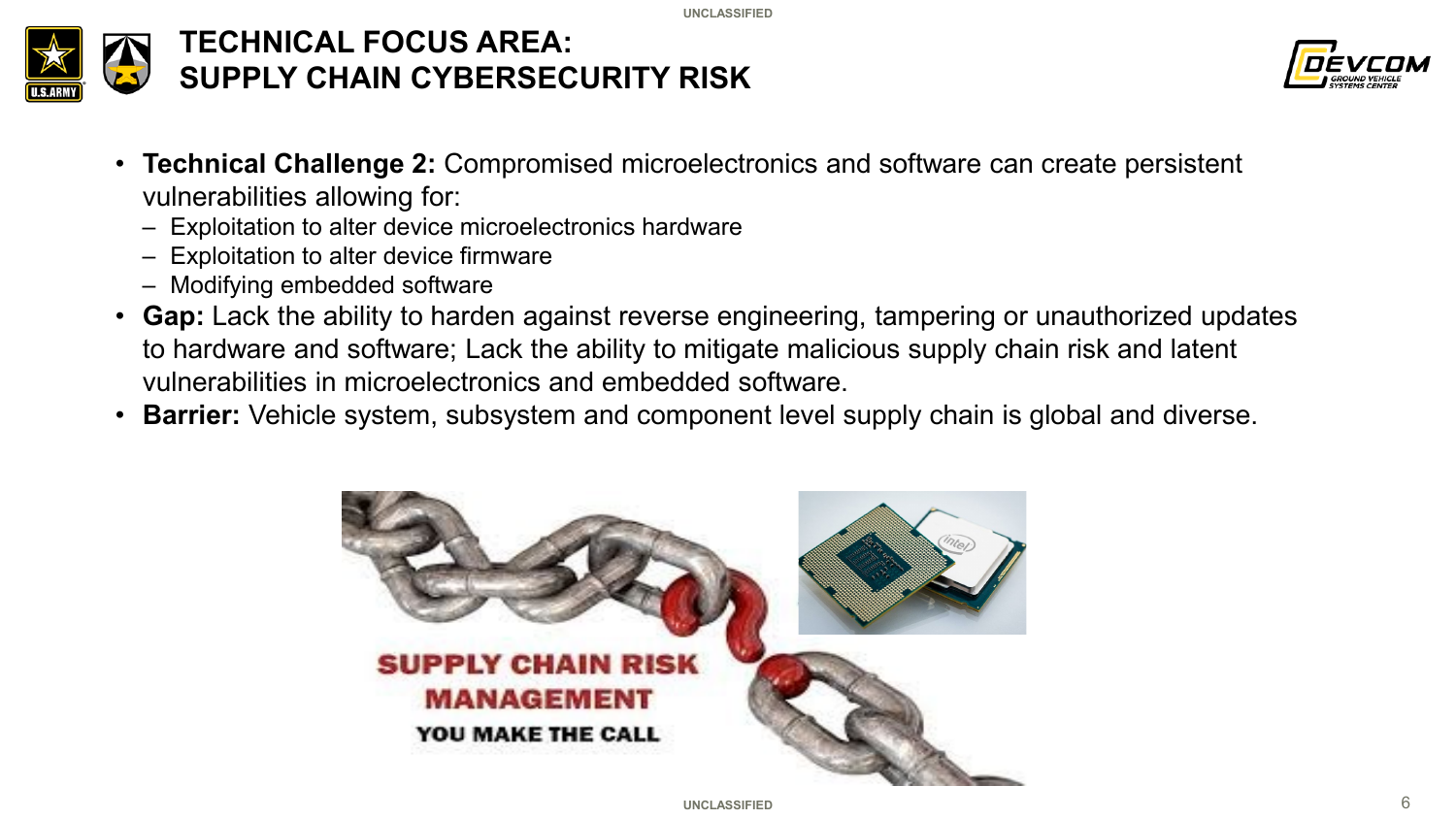



- **Technical Challenge 3:** Ability to include modeling of vehicle system effects in soldierin-the-loop simulations/virtual experiments, as well as software and/or system integration lab (SIL) level modeling of cyber-attack and defensive system behaviors.
- **Gap:** Lack the ability to realistically emulate vehicle, subsystem and operational technology attack surfaces, cyber vulnerabilities and adversarial cyber-attack effects in a mixed M&S/SIL environment.
- **Barrier:** The need to account for varying security, vulnerabilities and processing capabilities of individual and connected components (hardware and software).
- **Resolution Timing:** 2-4 years



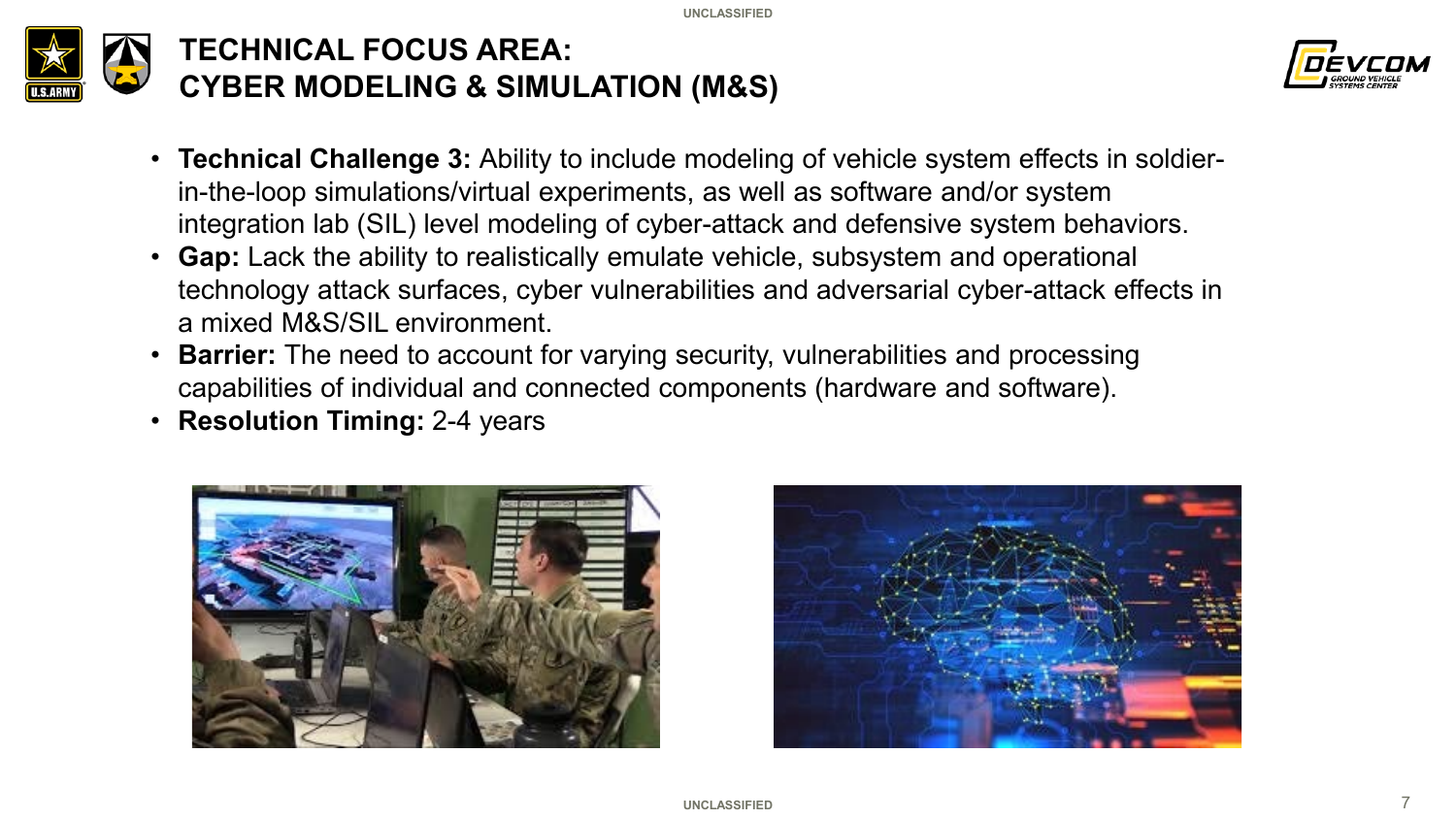



- **Technical Challenge 4:** Ability to remotely, rapidly and securely patch our systems to evolving and emerging vulnerabilities to allow ground vehicle systems to deploy cyber defenses and maintain cyber situational understanding in machine-relevant timescales to rapidly emerging AI-enabled threats.
- **Gap:** Secure Over the Air (SOTA) not employed on military vehicles due to heightened security concerns versus commercial vehicles.
- **Barrier:** Security is paramount to enabling telematics, health monitoring and remote software and patch management.
- **Resolution Timing:** 2-5 years

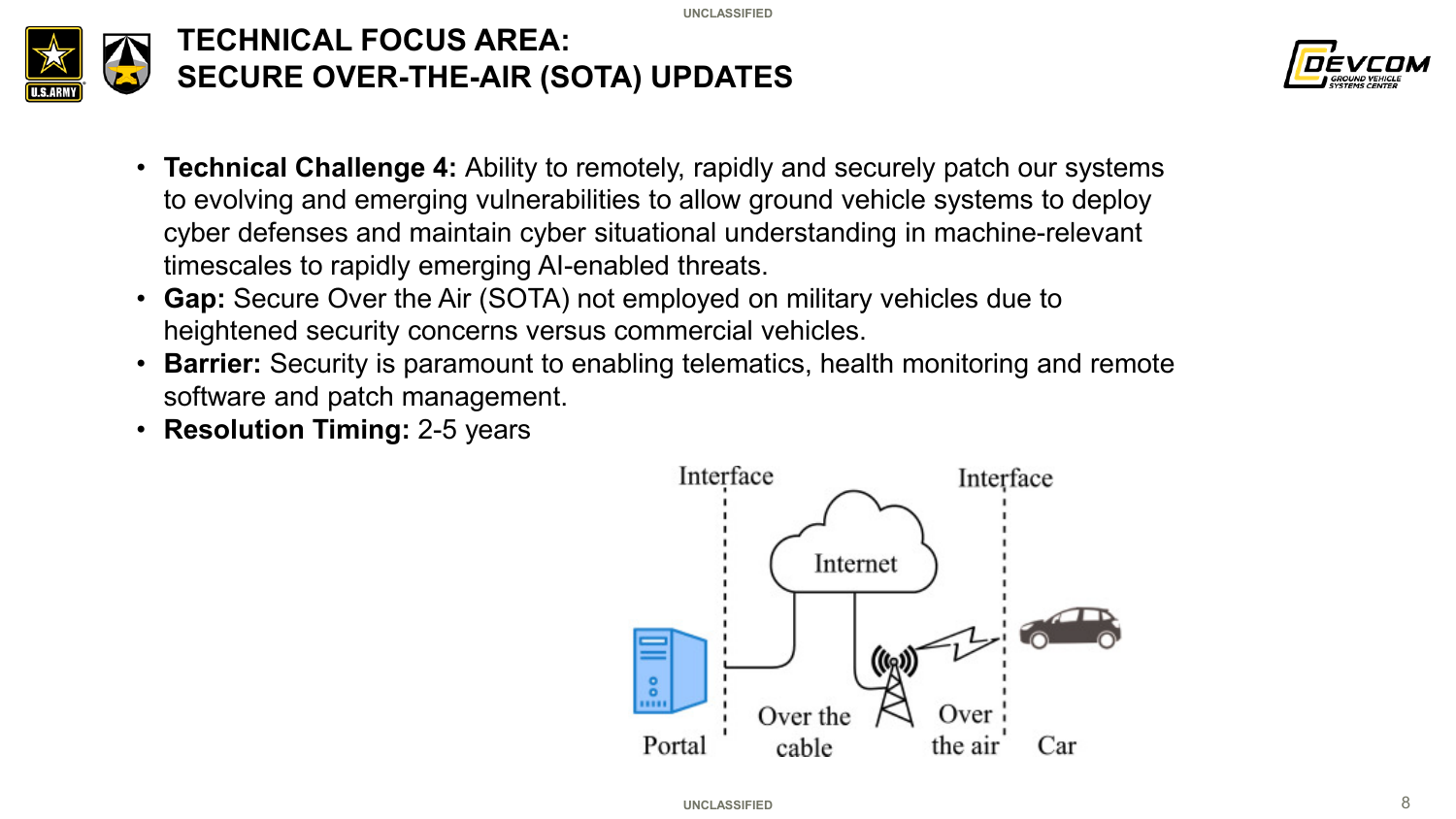

## **FY22 EFFORTS & INVESTMENT STRATEGY**



#### **FY22 Contract Award Actions:**

DATC/Detroit Arsenal Automotive (DA2)

Military Vehicle Hypervisor,single award March 2002 ~ (\$500K-\$1M) Dorner Works

- Virtualization of Line Replaceable Unit functionality for advanced cybersecurity protection through military vehicle Hypervisors.
- Provide resiliency to augment traditional vehicle electronics systems.

#### NAMC OTA Basket Pull

Hardware Security Module, single award planned April 2022 ~ \$500K Synergistic/Guard Knox

- Secure authentication modules for military vehicular engine control units (ECUs).
- Provide for secure firmware updates to ECUs.

#### **Future Opportunities:**

- CRADA's and TSAs
- Participation in DATC Cyber Affinity Group
- Future RFP(s) none specific at this time